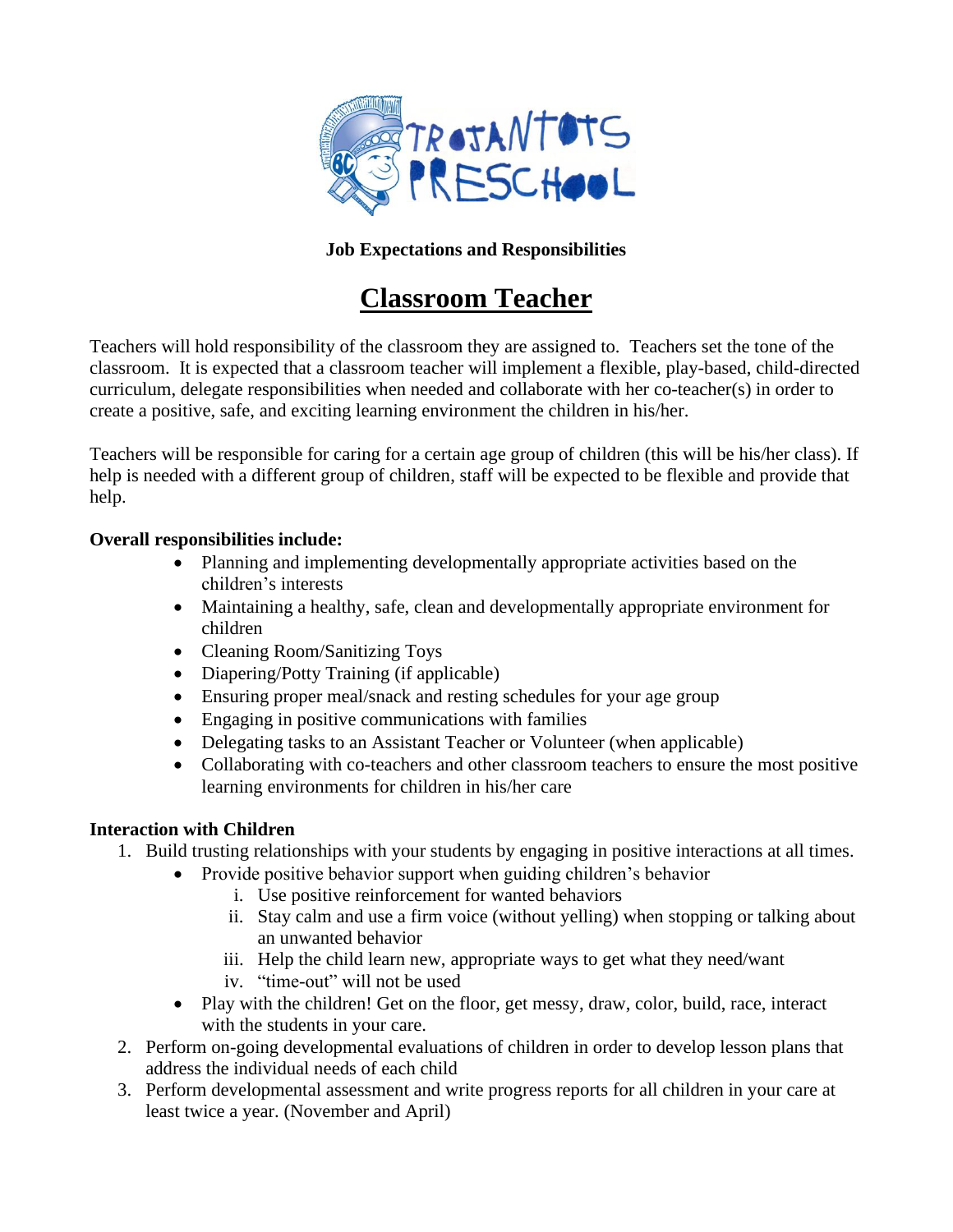#### **Curriculum Planning**

- 1. Teachers are expected to plan and implement a flexible, child-led and play-based curriculum based on the Reggio Emilia Approach and The Project Approach to Early Childhood Education
- 2. Teachers are expected to use their weekly team planning/prep time (when available) to create their newsletter, activity planner and/or documentation.
- 3. Teachers are expected to plan, prepare and organize supplies needed in advance to implement their activities, investigations & projects
- 4. Teachers are expected to create and display documentation of their students' work
	- Documentation is to be typed with no errors
	- It should be easy to read and follow and exciting to look at
	- It should include children's artwork, writings, words and/or photographs

#### **Environment Planning**

- 1. Plan, evaluate and improve the physical environment in the classroom to create opportunities to meet the changing needs of your students on an on-going basis – it's their classroom first and foremost
- 2. Create and maintain a functional and uncluttered, Reggio-inspired classroom environment including but not limited to natural and found materials, lights  $\&$  light reflecting materials, plants, loose parts, cozy/homey materials
- 3. Classrooms should have clearly defined spaces for the children's exploration
- 4. Classrooms should have art/sensory materials and/or activities available to children throughout each day.
- 5. Environments and materials should be changed often to allow for new learning experiences
- 6. Provide a classroom environment that encourages parent participation.

## **Family Communication**

- 1. Teachers are expected to be the primary source of communication for the families of the children in their class
	- a. Communication can include face to face conferencing at drop-off and pick-up, email, school phone and HiMama
	- b. Personal cell phone numbers should not be used to communicate about school-related issues
- 2. Daily reports on every child will be sent home via HiMama
- 3. Teachers are expected to send home a weekly newsletter to all families.
- 4. Any communication and/or concerns about a child's well being at the center will be referred to his/her teacher immediately.
	- If the teacher is not in yet, has left for the day, or is otherwise unavailable, a message will be taken and the family will be contacted by the teacher as soon as possible
- 5. Serious concerns of families will be referred to the Site Director (and Executive Director if necessary) for immediate attention
- 6. Communication with families is expected to be friendly and professional at all times.
- 7. Ensure that each family receives an opportunity to build strong relationships and experience clear communication and boundaries with teaching staff
- 8. Uphold the policies of Trojan Tots Preschool that are in place for all families
	- a. If a question about a policy comes up, please refer the family to the Site Director for clarification.